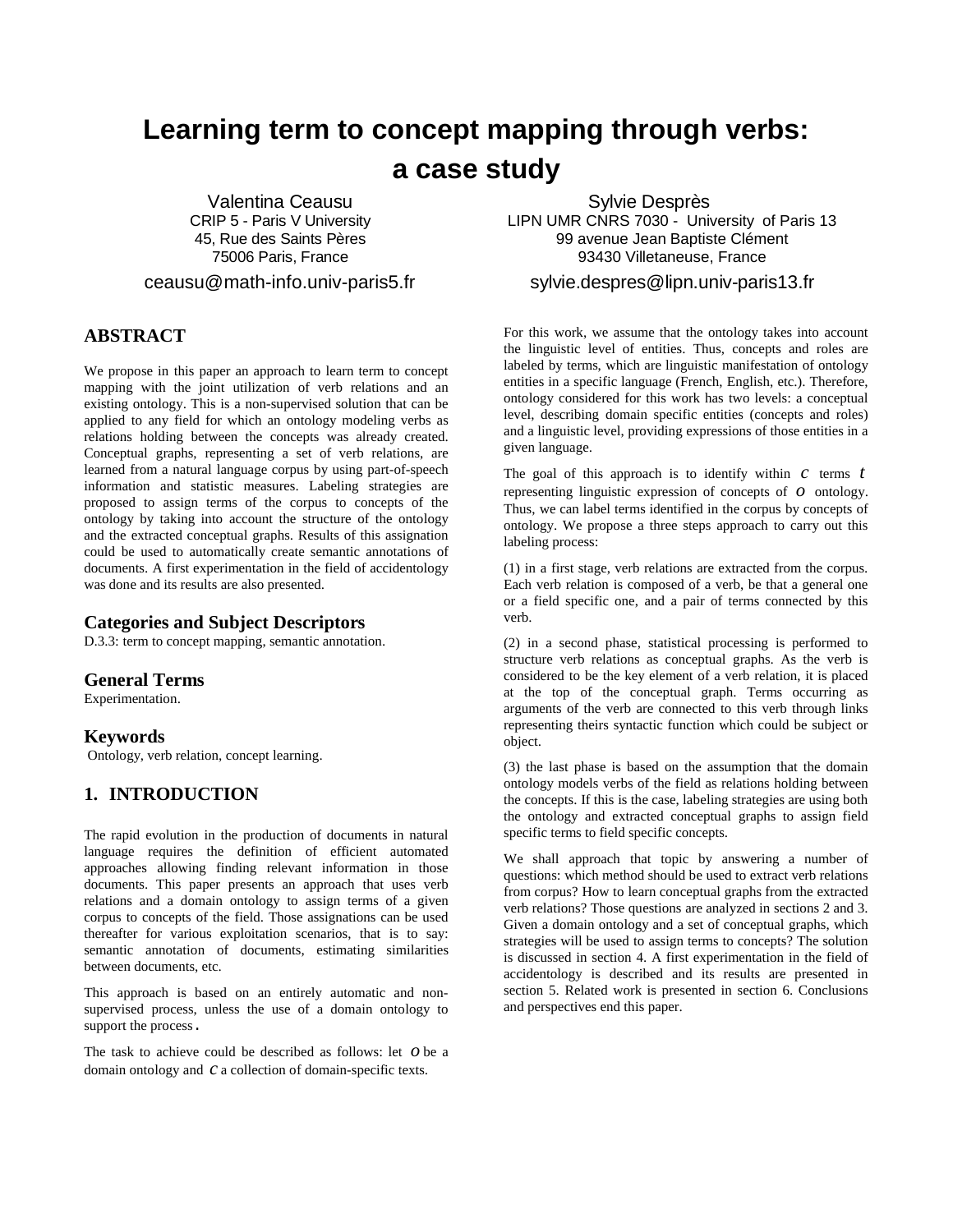## **2. EXRACTING VERB RELATIONS FROM CORPUS**

To extract verb relations from corpus, we adopted an approach based on pattern recognition. This approach is using part-ofspeech information and consists in seeking within the corpus for particular associations of lexical categories. Such an association represents a lexical pattern. For example *Verb, Noun* or *Verb, Preposition, Noun* are lexical patterns.

We manually crafted a set of lexical patterns including a verb (among other categories). Associations of words matching patterns of this set are identified by a pattern recognition algorithm, described in [4]. The algorithm takes as input the corpus tagged by TreeTagger, see [19] and a set of lexical patterns including verbs. It is applied at sentence level and it automatically generates a set of word regroupings matching those patterns, such as (examples of this paper are translated in English, although they are extracted from a French corpus experimentation: *Verb, Preposition : diriger vers* (direct to ); *Verb, Preposition, Noun: diriger vers place* (direct to square).

Obtained word regroupings can be:

- a verb relation, highlighting domain relations, such as*: véhicule diriger vers bretelle* (vehicle direct to slip road);

- an incomplete verb relation such as *piéton traverser* (pedestrian crossing); or *diriger vers l'opéra* (direct to opera);

- or meaningless word regroupings, as we can see : *c, véhicule* (c, vehicle,) ; venir de i (come from i).

## **3. LEARNING CONCEPTUAL GRAPHS**

The goal of this phase is to learn conceptual graphs from the results of pattern recognition algorithm.

A conceptual graph represents a hierarchy having as a top a verb and, on a second layer, arguments connected to the verb by their grammatical function, subject or object. We use the term *conceptual graph* as it was introduced by [18].

 As many terms could be the subject or object of the same verb, a conceptual graph corresponds to a set of verb relations generated by the same verb. To learn conceptual graphs, the chain of treatments based on lexical similarity measures presented bellow is performed.

#### **3.1 Lexical similarities and lexical distances**

A lexical similarity measure associates a real number *r* to a pair of strings  $S, t$ . Important values of  $r$  indicate a significant

Permission to make digital or hard copies of all or part of this work for personal or classroom use is granted without fee provided that copies are not made or distributed for profit or commercial advantage and that copies bear this notice and the full citation on the first page. To copy otherwise, or republish, to post on servers or to redistribute to lists, requires prior specific permission and/or a fee.

similarity of strings *s*,*t* . In a similar way, a lexical distance measure associates a real number to a pair of strings but the interpretation is different: important values of  *indicates minor* similarity of strings *s*,*t* .

Many coefficients were proposed to calculate similarities or distances between strings. A number of them are presented in [5]. For this work, we have implemented the Jaccard, Jaro, Jaro-Winkler and Monge-Elkan coefficients–.

Jaccard coefficient calculates the similarity between two strings *s* and *t* by considering a string composed of several substrings. Jaccard coefficient is given by:

$$
Jaccard(s,t) = \frac{|s \cap t|}{|s \cup t|}
$$

This measure is takes into account the number of sub-strings common to *s* and *t* and the number of all sub-strings of *s* and *t* . If we consider characters as sub-strings, the coefficient expresses the similarity by taking into account the number of common characters of *s* and *t* only.

Jaro and Jaro-Winkler coefficients, introduced below, express the distance between two strings  $s, t$  by taking into account the number and the position of characters shared by s and t.

Let  $S = S_1...S_k$  and  $t = t_1...t_k$  be two strings. A character

 $\delta$  is considered common to both strings if there exists  $t_i$  in *t* such as:  $s_i = t_i$  and  $i - h \le j \le i + h$ , where 2  $h = \frac{\min(s,t)}{s}$ .

Let  $s^1 = s_1^1$  ...  $s_k^1$  be characters of *s* common to *t* and  $t^1 = t_1^1 \dots t_k^1$  characters of *t* common to *s*. We define a transposition between  $S$  and  $t$  as an index  $i$  such as:  $s_i^1 \neq t_i^1$ . If  $T_{s,t}$  is the number of transpositions from  $s^i$  to *i t* the Jaro coefficient calculates the lexical distance between *s* and *t* as follows:

$$
Jaro(s,t) = \frac{1}{3} \left( \frac{|s^1|}{|s|} + \frac{|t^1|}{|t|} + \frac{|s^1| - T_{s,t}}{|s^1|} \right)
$$

[13] proposes a variant of Jaro coefficient by using *p* , the length of the longer prefix common to both strings :

$$
Jaro-Winkler(s,t) = Jaro(s,t) + \frac{p}{10}(1 - Jaro(s,t))
$$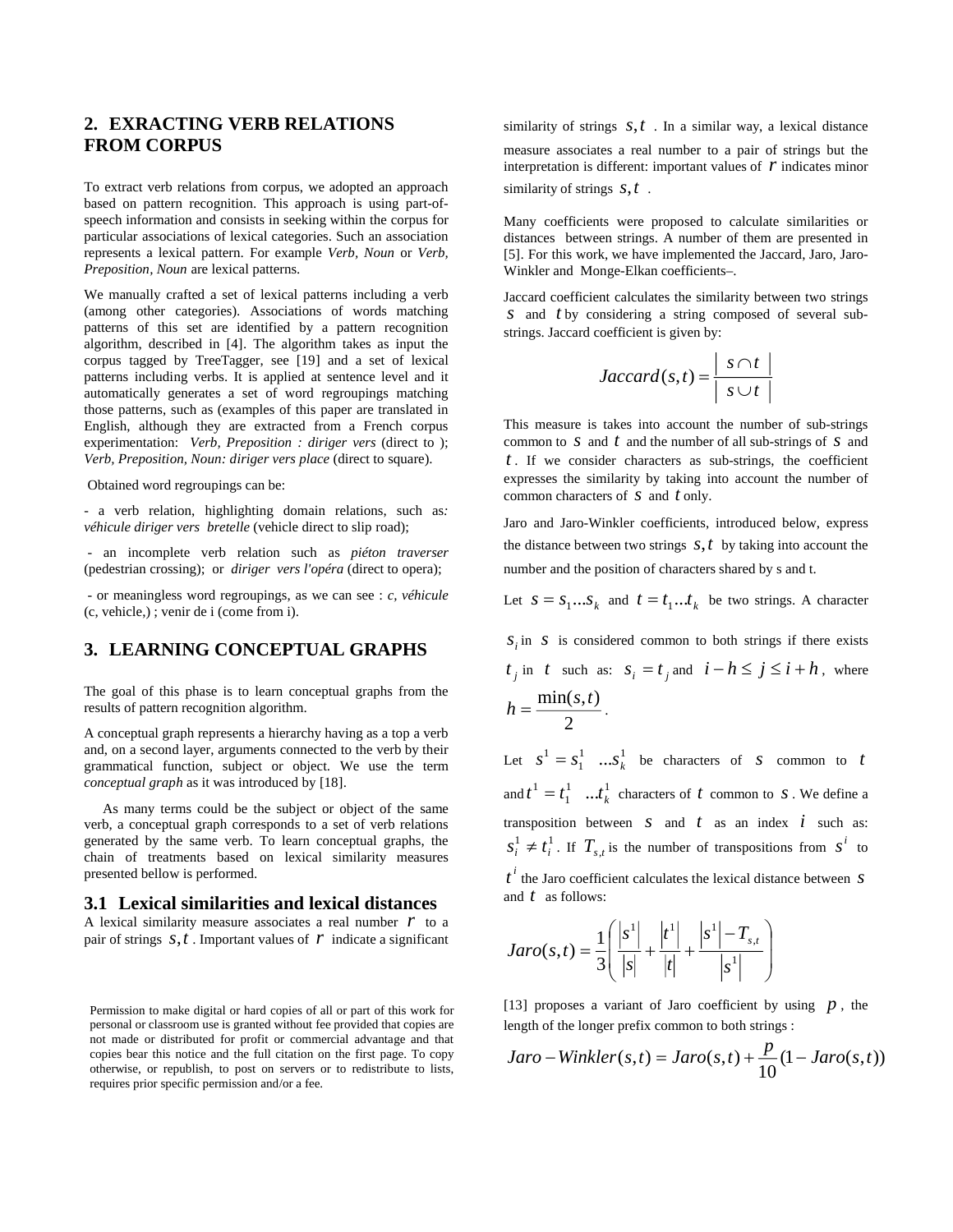Presented coefficients calculate lexical similarity or distances iteratively and consider strings as blocks. There are also hybrid approaches calculating similarities recursively, by analyzing sub-strings of initial strings. Thus, Monge-Elkan coefficient calculates lexical similarity between  $s^1 = s_1^1 \dots s_k^1$  and

1  $\overline{1}$  $t^1 = t_1^1 \dots t_l^1$  by performing two steps. First, the two strings are divided into sub-strings; then the similarity is given by:

*Money – Elkan(s,t)* = 
$$
\frac{1}{k} \sum_{i=1}^{k} \max_{j=1}^{l} sim(s_i, t_j)
$$

where  $\text{sim}(s_i, t_i)$  are given by some similarity function, for instance one of those previously presented. Such a function is called a *level 2 function*.

## **3.2 An iterative approach to learn conceptual graphs**

Conceptual graphs are learned from the set of lexical pattern instances extracted according to section 2. An iterative solution is proposed, performing a number of steps, each of them adding a new layer to the graphs.

(1) The first step identifies verb classes which represent the set of verb relations generated by the same verb, see Table 1.

| diriger vers (direct towards)                                        |
|----------------------------------------------------------------------|
| diriger vers lieu (direct towards place)                             |
| véhicule diriger vers (vehicle direct towards)                       |
| automobile diriger vers esplanade (car direct towards)<br>esplanade) |
|                                                                      |

**Table 1.Extract from diriger (to direct) class**

For each verb class, instances of patterns "*Verb"* and "*Verb, Preposition*, are added to the set of roots. We argue that for verbs accepting prepositions, each "*verb, preposition"* pattern accepts specific arguments and for this reason conceptual graphs are created for each instance of those patterns. This step creates a number of conceptual graphs having one level, which is to say the root (see Figure 1).

(2) For each root, its arguments are identified: terms that are subjects and objects. As each relation accepts many terms as subject or object, lists of arguments are obtained. This step is adding a second layer to each conceptual graph.

(3) We observe that, for a given verb, arguments can have different levels of granularity, as we can see in table 2:

**Table 2.Granularity of arguments**

partie (side )



Hence, a new layer can be added to each conceptual graph by clustering those arguments.

A cluster is a group of similar terms, having a central term *c*

called centroid and its *k* nearest neighbors. Based on the heuristic that the greater number of words in a word regrouping there are, the more specific his meaning is, an algorithm is proposed to cluster arguments of verb relations. The clustering algorithm is written as follows:

(1) for each list of arguments, create the list *L* of centroids, composed of all one-word arguments;

(2) for each centroid  $c$ , calculate the lexical similarity with other terms of the list by using Monge-Elkan coefficient;

(3) add to cluster *c* terms having a similarity value greater than a given threshold. An expert intervention allows us to chose the value of this trehsolds.

At that stage, Monge-Elkan function is used because it carries out recursive comparisons between sub-strings. Consequently, it has the capacity to agglomerate around a word (as centroids of clusters are one-word terms, which is to say words), terms derived from this word.

We chose one-word terms as centroids as they have the most general meaning, and, by consequence, will be able to attract into a cluster terms that are similar from a lexical point of view and that have more specific meanings. Figures 1 and 2 show the iterative construction of conceptual graphs. We can see onelevel conceptual graphs learned from *diriger* (to direct) class and two-level conceptual graphs learned from *circuler* (to circulate) class.

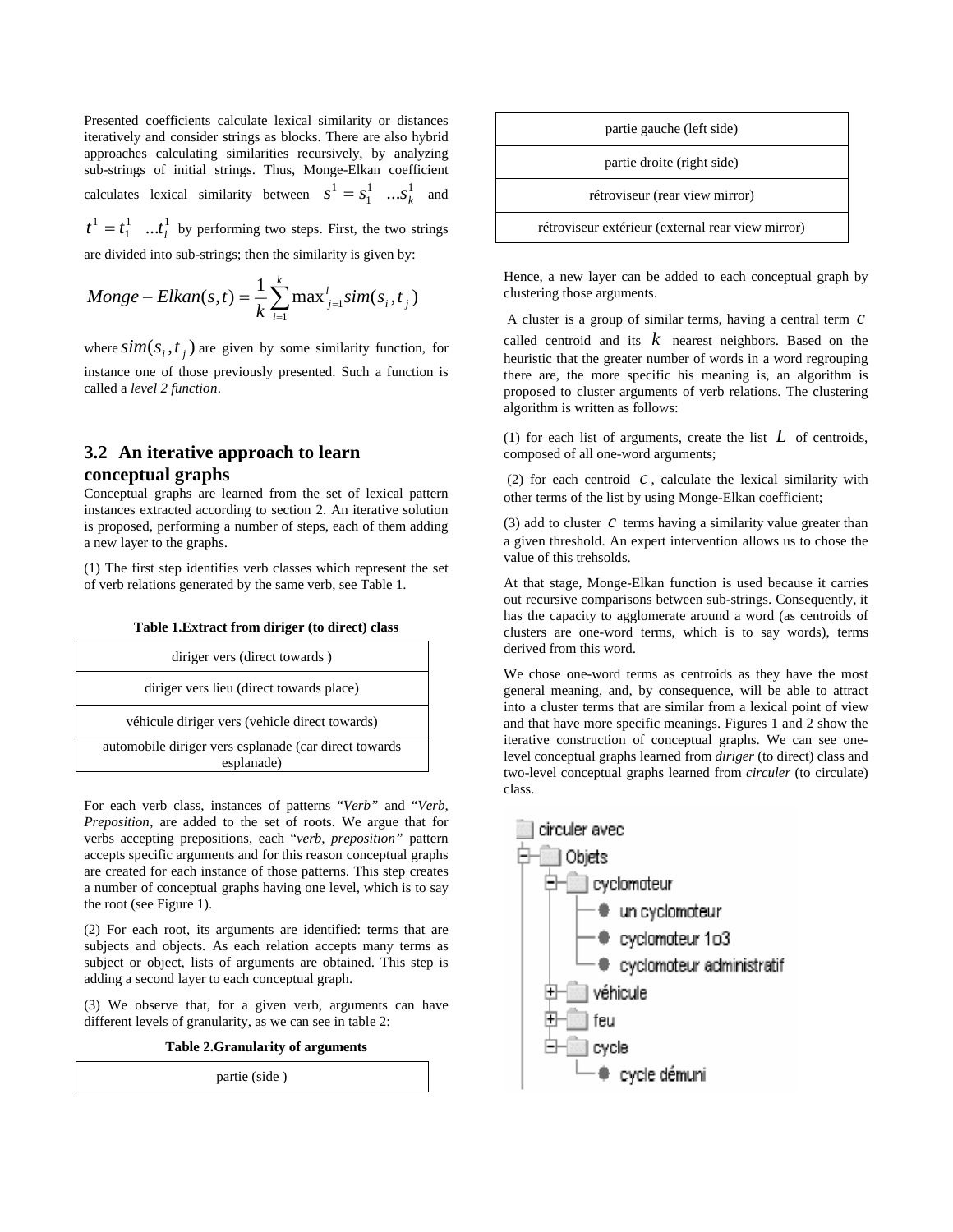

**Figure 1. Conceptual graph modeling** *circuler avec* **(circulate with)**

**Figure 2. Conceptual graph modeling** *diriger* **(direct to)**

# **4. TERM TO CONCEPT MAPPING USING THE ONTOLOGY**

At this stage, arguments of verb relations can be assigned to concepts of the domain by using the previous conceptual graphs and a domain-ontology. We make the assumption that, for a given conceptual graph, the verb  $\hat{R}$  representing its root node is already modeled by the ontology. If this is the case, let  $r$  be the corresponding relation and *Range*, *Domain*, concepts of the ontology connected by *r* . Those concepts and theirs descendants will be used to label arguments of the verbs. As arguments are connected to verb by links corresponding to the syntactic function, *Domain*<sub>r</sub> will be used to label subject arguments, while *Range*, will be used to label object

arguments. Assignation of terms to concepts is performed by one of labelling strategies described bellow.

A first strategy ignores the hierarchical organization of arguments. Thus, similarities between each argument and terms naming concepts of the ontology are calculated using one of presented similarity measures. The argument is assigned to the concept maximizing this similarity, if the value of this similarity is greater than a pre-defined threshold. If similarity values are below the threshold, the term will be labelled as inconnu (*unknown)*. This is a non-oriented strategy because all arguments are considered at the same level.

Further on, we present two strategies (the second and the third) which take into account the hierarchical structure of arguments. Therefore, each cluster of arguments is considered as a hierarchy having on its first level the centroid and on its second level terms that are specializations of centroid.

The second strategy we propose is a top-down strategy. In the first phase, it identifies concepts of ontology which label the centroid of the cluster. If the centroid of a cluster is labeled as unknown, the same label is assigned to each term of the cluster. If the centroid of a cluster is labeled by a concept *c* of ontology, labels for other terms of the cluster are searched only in the set of sub-concepts of  $C$ . In this way, the top-down labelling strategy reduces the search space.

A third strategy is based on a bottom-up approach. For each cluster, the similarities between its terms and the concepts of ontology are calculated by using one of presented coefficients. If values of similarities are higher than a threshold, the concept labels the term. If this is not the case, the term will be labeled as inconnu (*unknown)*. Based on the assignments of each term of cluster to ontology concepts, the similarity between the centroid and a concept of ontology is given by:

$$
sim(Centroid, c) = \frac{1}{k} \sum_{i=1}^{k} sim(t_i, c)
$$
, where  $t_i$  is a term

of the cluster, *c* is a concept of ontology,  $\text{sim}(t_i, c)$  is the similarity between  $t_i$  and  $c$ , and  $k$  is the number of terms labeled by *c* .

Those three labelling strategies are used in a first experimentation in the field of accidentology which is described in the next section.

## **5. EXPERIMENTATION IN ACCIDENTOLOGY AND FIRST RESULTS**

Results of our approach can be affected by different parameters: the corpus we use, that is to say its size and its nature (a domain specific corpus or a general one) and the ontology. Our first experimentation was performed in accidentology and aimed to points out how different ontologies affect the outcome.

For this experimentation, we used a corpus and we aimed to assign terms extracted from this corpus to concepts of two different ontologies. Here after we describe those resources.

The corpus we used is composed of about 250 accident reports of accidents which occurred in and around Lille region (130 KO, 205 000 words). Accident reports are documents created by the police describing road accidents. They are written by policemen, according to declarations of people involved in accident and testimonies of witnesses.

A first case study was done by using an ontology created from accident reports  $O_1$ , see [4]. The ontology was created with Terminae, see [3], and it is expressed in OWL, see [6] and [21]. It models the domain of accidentology as it appears through documents created by the police. In this case study, the ontology and the corpus are created by the same community.

Our second case study was done by using an ontology  $O_2$ , created from accident scenarios, see [7]. Accident scenarios are documents created by researchers in road safety which describe prototypes of road accidents. The ontology was created with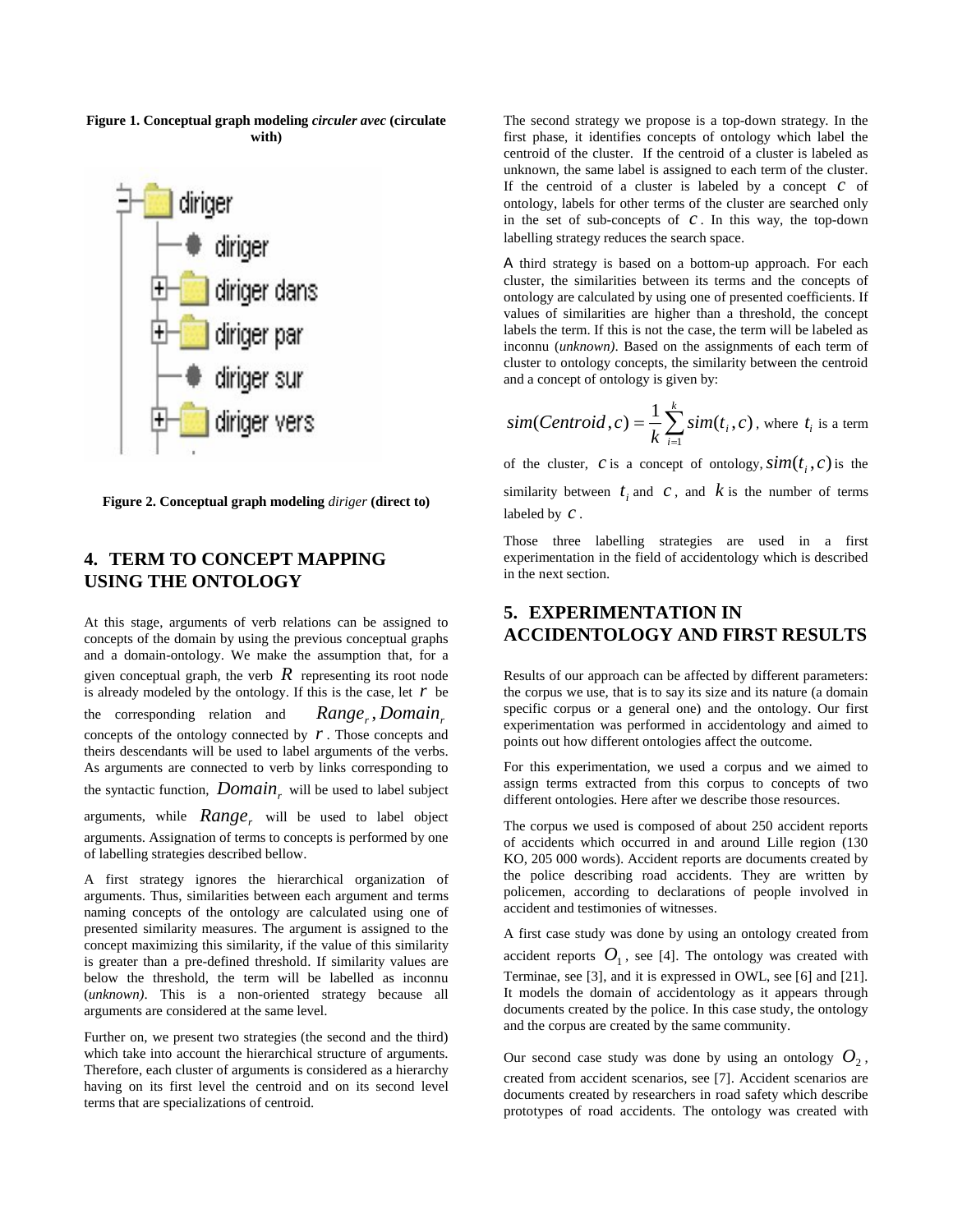Protégé see [16] and it is expressed in OWL. This ontology models the domain of accidentology as it appears through documents created by road safety researchers. In this second case study, the corpus and the ontology are created from two different communities.

Each ontology models concepts (see figure 3) and roles.



**Figure 3. The concept Véhicule (Vehicle)**

Roles are designated by domain specific verbs, see fig. 4.

As the community of road safety researchers is smaller, the number of entities of  $O_2$  is less important, see table 3.

| Table 3. $O_1$ and $O_2$ : number of entities |  |  |
|-----------------------------------------------|--|--|
|-----------------------------------------------|--|--|

| Concepts | Roles |
|----------|-------|
| 450      | 320   |
| 130      | 70    |

The analysis of results is done by using a new measure which we defined. This measure is called assignation degree, and it is given by:



#### **Figure 4. Roles of concept Véhicule (Vehicule)**

*total a total a C C T*  $D(Corpus, O) = \frac{T_a}{T} * \frac{C_a}{C}$ , where  $T_a$  is the number of arguments of verb relations assigned to concepts of the ontology;  $T_{total}$  is the number of terms extracted from corpus (arguments of verb relations);  $C_a$  is the number of concepts to

whom arguments of verb relation are assigned, and  $C_{total}$  is the number of concepts of the ontology.

This definition is based on relative measures which enables us to compare results obtained by using different corpus and ontologies.

Values of assignation degree rank from 0 (all terms extracted from corpus are labelled as unknown) to 1 (each term extracted is assigned to a concept and each concept of the ontology labels at least one term).

For each case study, terms are assigned to concepts by using a labelling strategy. Results obtained are presented below:

**Table 4. Assignation degree : non oriented strategy**

| Case study | Corpus              | Ontology | Assignation<br>degree |
|------------|---------------------|----------|-----------------------|
|            | accident<br>reports |          | 70,5                  |
|            | accident<br>reports |          | 30,5                  |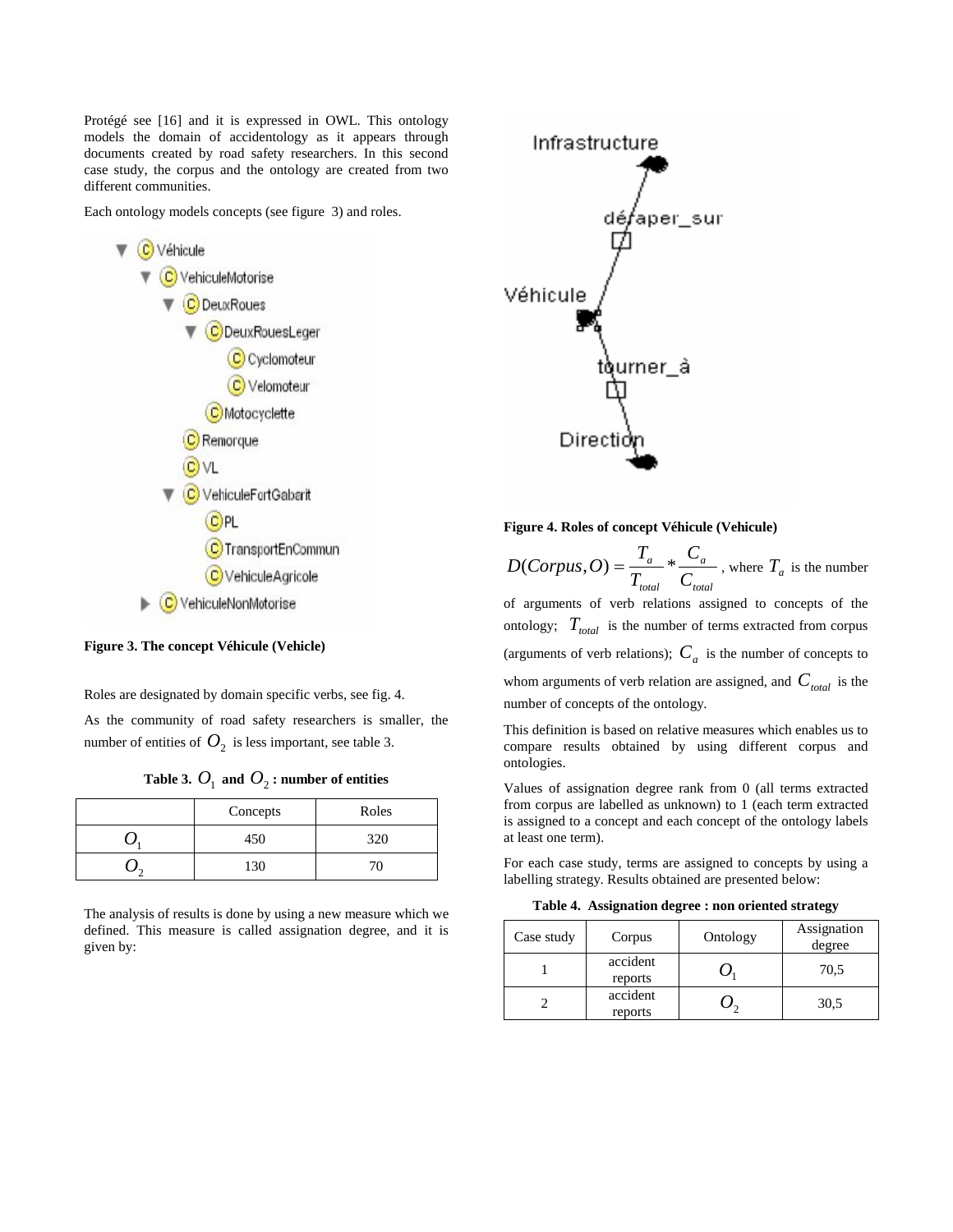| Case study | Corpus              | Ontology | Assignation<br>degree |
|------------|---------------------|----------|-----------------------|
|            | accident<br>reports |          | 68.5                  |
|            | accident<br>reports |          | 25,5                  |

**Table 5. Assignation degree : top-down strategy**

#### **Table 6. Assignation degree : bottom -up strategy**

| Case study | Corpus              | Ontology | Assignation<br>degree |
|------------|---------------------|----------|-----------------------|
|            | accident<br>reports |          | 68.5                  |
|            | accident<br>reports |          | 25,5                  |

Result analysis is two-fold: for each case study, we compare the results provided by each labelling strategy; for the same case study (which is to say the same ontology), we compare the results provided by each labelling strategy.

As tables above show, the assignation degree has more important values if the corpus and the ontology share the same community. This could be explained by the similarity between the linguistic level of the ontology (terms designing its entities) and the corpus. By using a corpus and an ontology belonging to different communities, the assignation degree decrease drastically. In order to overcome this problem, we can use lexical resources such as WordNet, see [14], allowing us to take into account synonymy between terms when estimating theirs similarity.

Among the labelling strategies, the bottom-up one shows lows values of assignation degrees in both case studies. This is because the most clusters we have obtained have less than 10 words, and this strategy fails in case of small sized clusters.

The non oriented strategy and the top-down strategy provide similar values of assignation degree. Nevertheless, the top-down strategy performs faster, as it reduces the search space.

### **6. RELATED WORK**

Approaches proposed in different application fields, such as ontology learning or word-sense disambiguation are at the origin of this work.

Among them, [10] propose Asium, a machine learning system which acquires subcategorization frames of verbs based on syntactic input. Asium hierarchically clusters nouns based on the verbs that they are syntactically related with and vice versa.

The work of [24] concerns the identification meaning of unknown verbs using the context of occurrence of the verb. The system Camille uses WordNet, see [14] as background knowledge and generates assumptions concerning the meaning of verbs. The assumptions are formulated according to linguistic criteria's.

[13] use a principle from information theory to model selectional preferences for verbs. Several classes may be appropriate for modeling selectional preferences.

 [20] propose RelExt, a system which is capable of automatically identifying highly relevant triples (pairs of concepts connected by a relation). RelExt extracts relevant terms and verbs from a given text collection and it estimates relations between them through a combination of linguistic and statistical processing. Extracted triples can be integrated in an already existing ontology.

[18] propose a system having a multi-layered architecture aiming to extract information from genetic interaction data. The system uses verb patterns modelled as conceptual sub-graphs to characterize unknown terms in sentences. The goal is to enrich an existing ontology by integrating discovered concepts.

Our approach is based on the previous work presented in [18], whose major drawback is the impossibility to assign terms composed of many words (multi-words terms) to concepts of ontology. In order to overcome this limitation, our approach takes into account arguments of verb relations which have different levels of granularity. Therefore, we represent verb relations by conceptual graphs having three levels: the verb (first level), one-word arguments (second level) and multi-words arguments (the third level).

## **7. CONCLUSION AND FUTURE WORK**

We have presented a non supervised approach developed to automatically assign terms of a corpus to concepts of ontology. This approach is using jointly verb relations and a domain ontology. Results provided could be used to semantically annotate or index documents.

A first experimentation in the accidentology domain was done in order to point out how different ontologies affect the outcome. In order to evaluate the results of this evaluation we have defined a new measure, called assignation degree. This evaluation shows that the approach provide better results if the corpus and the ontology belong to the same community.

If they belong to different communities, values of assignation degree decrease. This experimentation shows that our approach is sensitive to lexical level (changing the vocabulary, by passing from a community to another, affects values of assignation degree).

As a future work, new evaluation scenarios have to be proposed in order to study how other factors (namely the corpus: its size and its nature) affect the results.

Another perspective concerns the exploitation of lexical resources such as WordNet, in order to take into account the synonymy between terms. Namely, this will allow us to overcome the problem of lexical variation between different communities.

As a continuation of this work, a feedback could be added in order to enrich the domain ontology by integrating new concepts.